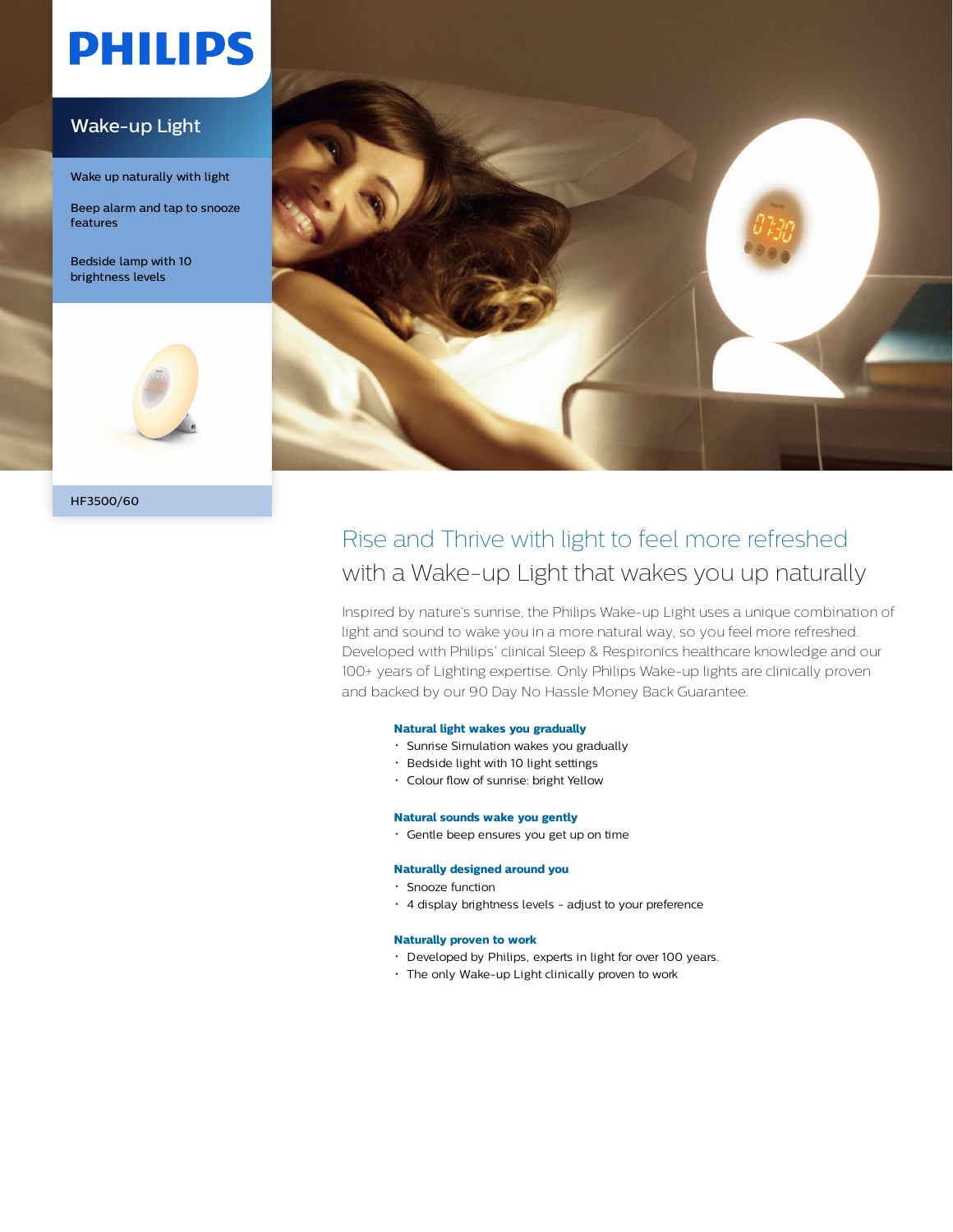## **Highlights**

#### **Sunrise Simulation**



Inspired by nature's sunrise, light gradually increases within 30 minutes until your room is filled with bright yellow light. This process of changing an increasing light stimulates your body to wake up naturally. By the time light has filled the room your chosen natural sound completes the wake up experience, leaving you ready for the day ahead.

#### **Bedside Light**



The sensitivity to light differs per person. In general, when using a higher light intensity a person needs less time to become fully awake. The 10 light intensities of the Wake-up light can be personalized and even be set up to 200 lux.

#### **Gentle Beep**



At your set wake up time a gentle beep will play to complete the wake up experience and ensure you are awake. The sound gradually increases in volume within one and a half minute.

#### **Snooze function**



The sound stops when you tap the top of the product. After 9 minutes the sound will gently start playing again.

#### **Developed by Philips**



Philips was founded over a 100 years ago as a company that produced and sold lightbulbs. Over 100 years Philips grew into a global company that brings innovation in lots of different areas. To this day lighting still is the soul of Philips. The Wake-up Light is proud to

continue its heritage by building on years of knowlegde and expertise of the world's most well know lighting expert.

#### **Proven by scientists**



At this moment in time the Philips wake-up light is the only one scientifically proven to work. In order to make the Wake-up Light the best possible product it can be in genuinely waking you up naturally and energized we have done a lot of clinical research. This reseach was conducted by independent science facilities to study and prove the effects of the wake-up light on the overall wake up experience. This way we have proven, among other things, that the Philips Wake-up Light

not only wakes you more naturally, but also more energized and that it improves your mood in the morning.

#### **Light: Yellow**

The light of the sunrise simulation moves from Yellow to bright Yellow.

#### **4 display brightness levels**



The brightness of the display can change from high-medium-low-very low-none.